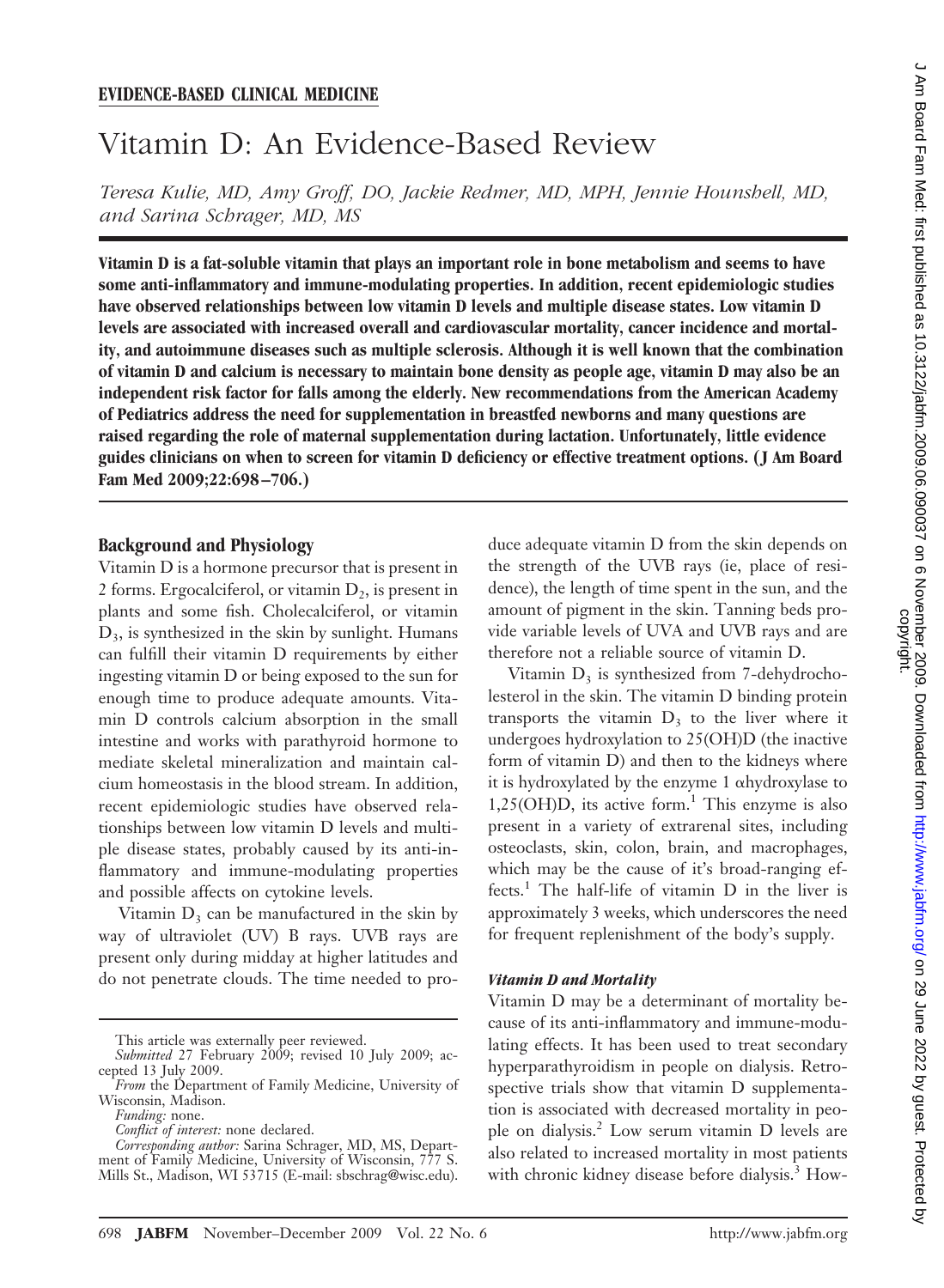ever, there have been no randomized prospective trials examining this relationship.4

In patients not on dialysis, low vitamin D levels are associated with increased levels of inflammation and oxidative load. A prospective study of more than 3000 male and female patients scheduled for coronary angiography found a positive association between low vitamin D levels and cardiovascular as well as all-cause mortality. $5$  Data analysis from the National Health and Nutrition Examination Survey III (more than 13,000 adults) showed that people with vitamin D levels in the lowest quartile had a mortality rate ratio of 1.26 (95% CI,  $1.08-1.46$ ).<sup>6</sup> A recent meta-analysis demonstrated that intake of a vitamin D supplement at normal doses also was associated with decreased all-cause mortality rates.<sup>7</sup> These data suggest that vitamin D may play a part in multiple causes of death, although causality has not been determined.

#### *Vitamin D and Cardiovascular Disease*

Vitamin D receptors are present in vascular smooth muscle, endothelium, and cardiomyocytes and may have an impact on cardiovascular disease. Observational studies have shown a relationship between low vitamin D levels and blood pressure, coronary artery calcification, and existing cardiovascular disease. A large cohort study that included more than 1700 participants from the Framingham offspring study looked at vitamin D levels and incident cardiovascular events.<sup>8</sup> During a period of 5 years, participants who had 25-OH D levels of  $\leq$ 15 were more likely to experience cardiovascular events (hazard ratio, 1.62; 95% CI, 1.11–2.36). The relationship remained significant among people with hypertension but not among those without hypertension.8

#### *Vitamin D and Diabetes*

Recent studies in animal models and humans have suggested that vitamin D may also play a role in the homeostasis of glucose metabolism and the development of type 1 and type 2 diabetes mellitus (DM). Epidemiologic data has long suggested a link between exposure to vitamin D early in life and the development of type 1 DM.<sup>9,10</sup> Vitamin  $D_3$  receptors have strong immune-modulating effects. In some populations the development of type 1 DM is associated with polymorphisms in the vitamin D receptor gene.11,12 There is also some evidence that increased vitamin D intake by infants may reduce the risk of the development of type 1 DM.<sup>13</sup>

Vitamin D has recently been associated with several of the contributing factors known to be linked to the development of type 2 DM, including defects in pancreatic  $\beta$ cell function, insulin sensitivity, and systemic inflammation. Several physiologic mechanisms have been proposed, including the effect of vitamin D on insulin secretion, the direct effect of calcium and vitamin D on insulin action, and the role of this hormone in cytokine regulation.<sup>9,12,13</sup> Although most studies indicating this relationship are observational, one meta-analysis showed a relatively consistent association between low vitamin D status, calcium or dairy intake, and prevalence of type 2 DM or metabolic syndrome. The study concluded that the highest type 2 DM prevalence, 0.36 (95% CI, 0.16-0.80), among participants who were not black was associated with the lowest blood levels of 25-hydroxyvitamin D. In addition, metabolic syndrome prevalence of 0.71 (95% CI, 0.57-0.89) was highest among those with the lowest dairy intake. There was also an inverse relationship between type 2 DM and metabolic syndrome incidences and vitamin D and calcium intake.14

#### *Vitamin D and Osteoporosis*

Osteoporosis is the most common metabolic bone disease in the world. A low vitamin D level is an established risk factor for osteoporosis. Inadequate serum vitamin D levels will decrease the active transcellular absorption of calcium.

Although combination calcium and vitamin D supplementation is associated with higher bone mineral density and decreased incidence of hip fractures,<sup>15</sup> the evidence for vitamin D supplementation alone is less clear. A recent evidence summary found that vitamin D supplementation at doses of more than 700 IU daily (plus calcium) prevented bone loss compared with placebo.<sup>16</sup> However, vitamin D supplementation (300 to 400 IU daily) without calcium did not affect fractures.<sup>16</sup> A Cochrane review found unclear evidence that vitamin D alone affected hip, vertebral, or other fracture rates but supported the use of vitamin D with calcium in frail, elderly nursing home residents.17 A subsequent meta-analysis of trials looking at vitamin D and fracture rates concurred that calcium was also necessary to affect a significant difference.<sup>18</sup>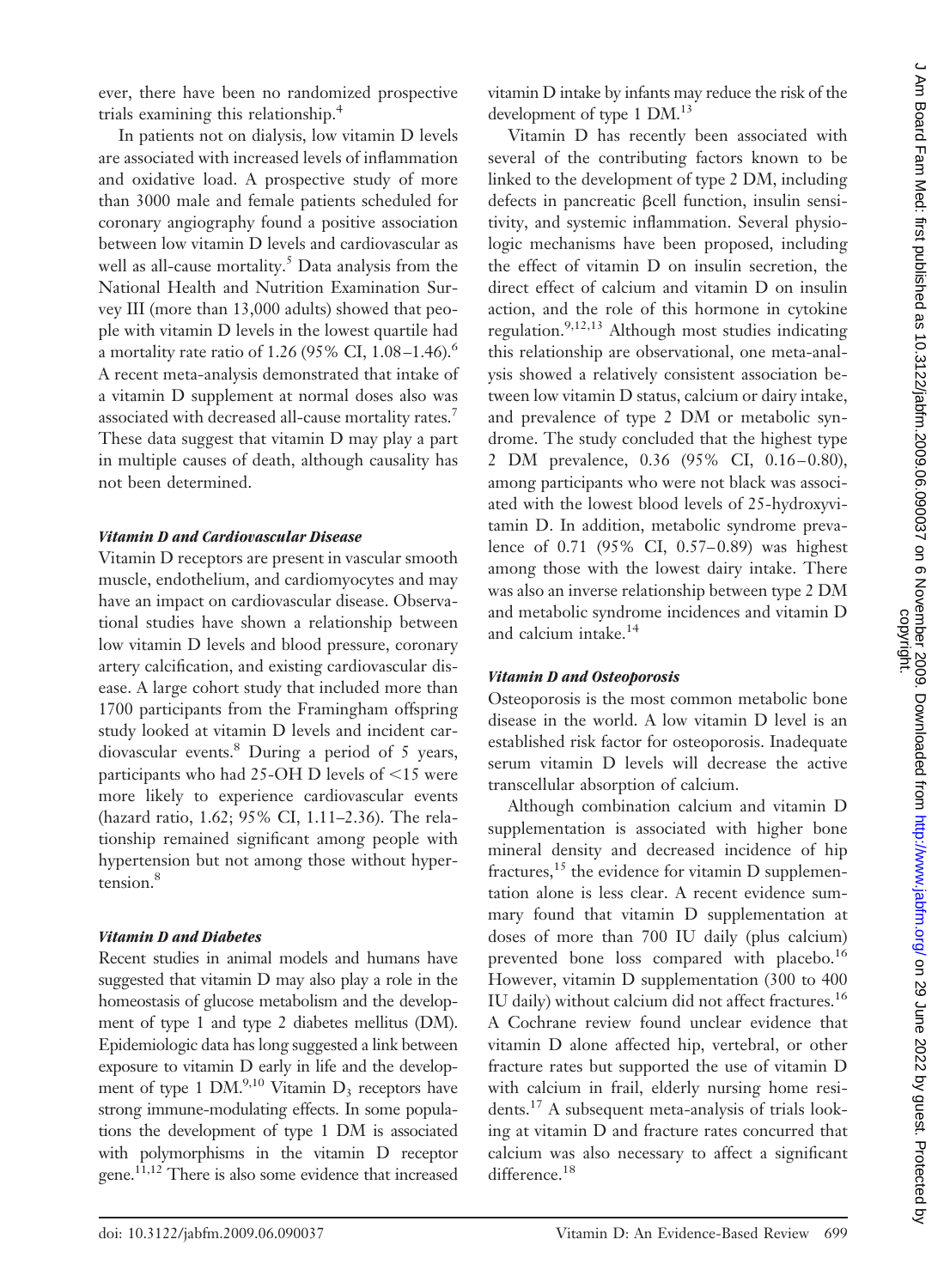The most recent meta-analysis of 12 randomized, controlled trials that included more than 42,000 people found that vitamin D supplementation of more than 400 IU daily slightly reduced incidence of nonvertebral fractures (rate ratio, 0.86; 95% CI, 0.77–0.96).<sup>19</sup> The effect was dose dependent and was not significant if doses were  $\leq$ 400 IU daily.

#### *Vitamin D and Falls among the Elderly*

Vitamin D status is increasingly recognized as an important factor in fall status among elderly patients. Several trials have demonstrated that vitamin D supplementation decreases the risk of falling. One proposed mechanism is that higher vitamin D levels are associated with improved muscle function.

A randomized, controlled trial from Australia evaluated women with at least one fall in the preceding 12 months and with a plasma 25-hyroxyvitamin D level  $\langle 24.0 \text{ ng/mL.}^{20}$  All women were given calcium 1000 mg per day and were randomized to receive either ergocalciferol 1000 IU per day or placebo. Women in the study group had fewer falls after 12 months, but this was not a significant difference (53% versus 62.9%; odds ratio, 0.66; 95% CI, 0.41–1.06). After correction for height difference in the 2 groups, the ergocalciferol group had a significantly lower risk of falling (odds ratio, 0.61; 95% CI, 0.37-0.99).

A dose of 800 IU daily significantly reduced the risk of falling compared with a placebo in a dosestratified analysis of the effect of 5 months of vitamin D supplementation on fall risk (72% lower incidence rate ratio; rate ratio, 0.28; 95% CI, 0.10-0.75). Lower doses of vitamin D, however, did not significantly change the rate of fall incidence compared with placebo. $2<sup>1</sup>$ 

A review of 12 randomized, controlled trials studying the effect of vitamin D supplementation on fall risk among both nursing home residents and community dwellers found a small benefit of supplementation on fall risk (odds ratio, 0.89; 95% CI,  $0.80 - 0.99$ , an effect that was also shown in a review of randomized, controlled trials with strict inclusion criteria, which included 1237 men and women with a mean age of 70 years and supplementation for 2 months to 3 years. The pooled results showed a significant 22% decrease in fall risk among those treated with vitamin D versus placebo or calcium only. The number needed to treat from the pooled results was 15 to prevent 1 person from falling<sup>22</sup> Assessing vitamin D levels in a population at high risk for falling and supplementing with 800 to 1000 IU daily of vitamin D should be a part of any fall prevention program.

## *Vitamin D and Cancer*

Both observational studies in humans and animal models support that vitamin D has a beneficial role in cancer prevention and survival. The mechanism of action is probably related to its role in the regulation of cell growth and differentiation.<sup>23</sup> In the Health Professionals Follow-Up study (a cohort study of 1095 men), each increment in 25(OH)D level of 25mmol/L was associated with a 17% reduction of total cancer cases.<sup>24</sup> However, the National Health and Nutrition Examination Survey of 16,818 men and women did not find a relationship between total cancer mortality and vitamin D level. There was an inverse relationship between vitamin D level and colorectal cancer, however. In this study, serum 25(OH)D levels of  $\geq 80$  nmol/L conferred a 72% reduction in risk of colorectal cancer compared with a level lower than 50 nmol/L.<sup>25</sup>

A recent meta-analysis of 63 observational studies looked at the relationship between vitamin D levels and cancer incidence and mortality.26 Twenty of the 30 studies looking at vitamin D and colon cancer showed that people with higher vitamin D levels had either a lower incidence of colon cancer or decreased mortality. Similarly, 9 of the 13 studies about breast cancer and 13 of the 26 studies about prostate cancer showed beneficial effects of vitamin D levels on cancer incidence or mortality (some of the studies included more than one type of cancer).<sup>26</sup>

A population-based randomized, control trial found that postmenopausal women who were supplemented with calcium and vitamin D had a reduced risk of cancer after the first year of treatment (rate ratio, 0.232; 95% CI, 0.09-0.60).<sup>27</sup> There was not a group that was supplemented with vitamin D alone.

### *Vitamin D and Multiple Sclerosis*

Multiple sclerosis (MS) is a neurodegenerative, T lymphocyte-mediated, autoimmune disease of uncertain etiology. Although genetic susceptibility may be involved, epidemiologic studies suggest environmental influence because the development of MS correlates most strongly with rising latitude in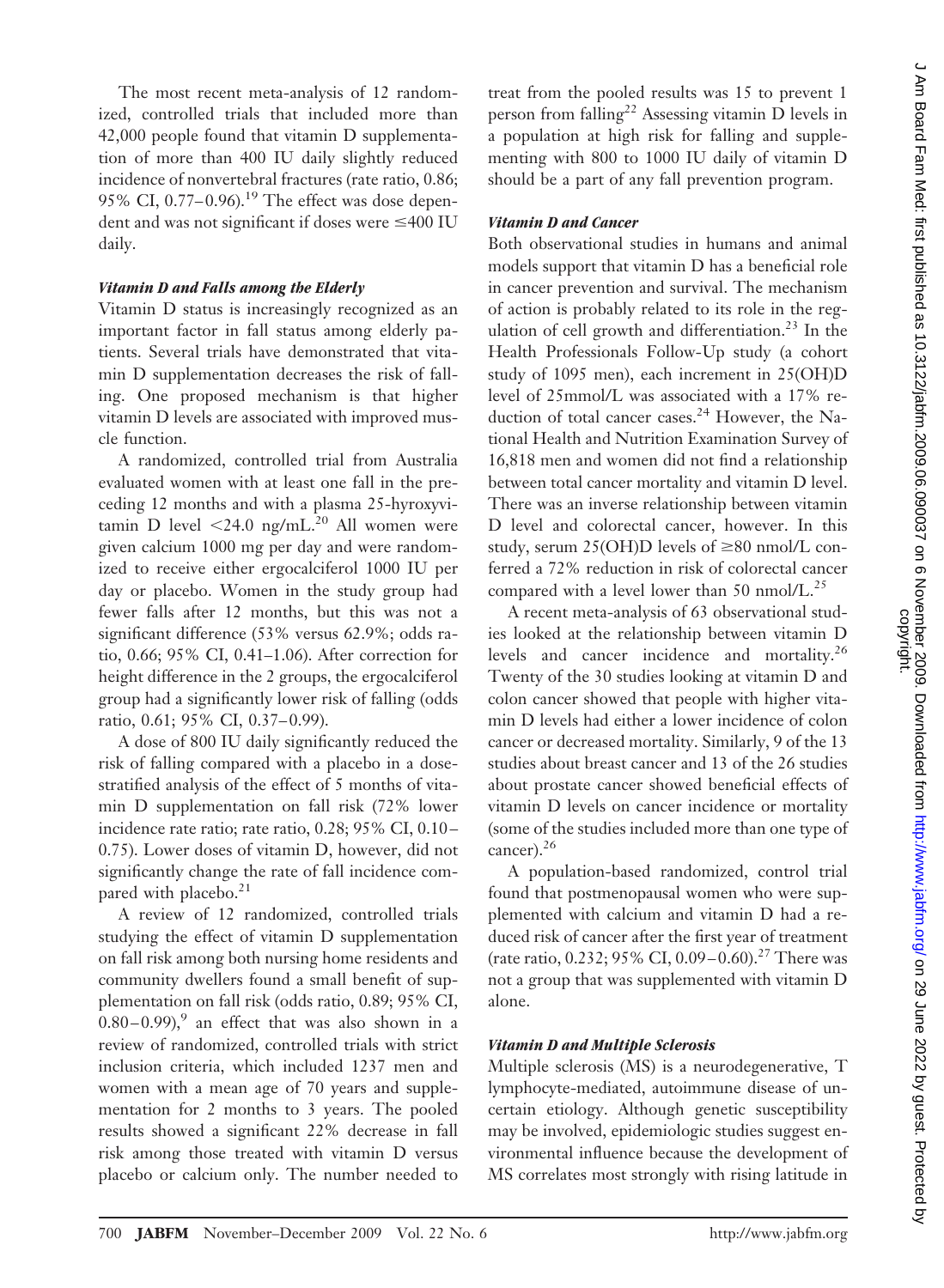both the northern and southern hemispheres.<sup>28</sup> Migration studies show that risk can be modified at an early age from both low to high and high to low prevalence rates.<sup>28</sup> Exposure to sun in early childhood is associated with reduced risk of developing MS<sup>29</sup> and population-based studies about MS in Canada have also shown that birth timing is a risk factor for MS because there are statistically significantly fewer patients with MS born in November and more born in May compared with controls.<sup>30</sup> A birth-timing association suggests that seasonality and sunlight exposure may also have an effect on the developing fetus in utero. $30,31$ 

Several studies have shown that vitamin D affects the growth and differentiation of immunemodulator cells such as macrophages, dendritic cells, T cells, and B cells. $32-34$  This immune-modulatory effect has implications for a variety of autoimmune diseases including rheumatoid arthritis, systemic lupus erythematosous, type I DM, inflammatory bowel disease, and MS.<sup>33</sup>

Despite the wealth of epidemiologic studies supporting a relationship between vitamin D and MS in humans, data showing a link between serum vitamin D levels and MS are only beginning to emerge. One prospective, nested, case-control study examined the serum samples of 7 million military veterans and compared serum samples of 257 MS patients before diagnosis with those of matched controls.<sup>35</sup> An inverse relationship between vitamin D levels and MS risk was found, particularly for vitamin D levels measured in patients younger than 20. Another case-control study compared the serum vitamin D levels of 103 MS patients with 110 controls and found that for every 10-nmol/L increase of serum 25(OH)D level the odds of MS was reduced by 19% in women, suggesting a "protective" effect of higher vitamin D levels.36 In addition, a negative correlation was found between Expanded Disability Status Scale scores among female MS patients and 25(OH)D levels. Several other studies have supported the finding that lower levels of vitamin D in MS patients are associated with more severe disability.<sup>37</sup> Lower levels during relapses have also been reported in patients with relapse-remitting MS.<sup>38-40</sup>

The potential effects of oral vitamin D intake have been observed in several different ways. A Norwegian case-control study found that fish and cod liver oil have a protective effect against the development of MS.<sup>29</sup> A large observational study in the United States that followed 2 large cohorts of women—the Nurses' Health Study (92,253 women followed from 1980 to 2000) and the Nurses' Health Study II (95,310 women followed from 1991 to 2001)—found that vitamin D supplementation in the form of a multivitamin seemed to lower their MS risk by  $40\%$ .<sup>41</sup> However, several methodological weaknesses in study design made the results inconclusive.<sup>42</sup>

Despite the overwhelming amount of data describing the association between vitamin D and MS, there is a paucity of research describing the benefit of vitamin D supplementation to these patients. One small safety study of 12 patients taking 1000  $\mu$ g per day (40,000 IU) of vitamin D for 28 weeks showed a decline in the number of gadolinium-enhancing lesions on magnetic resonance imaging per patient; this led to a 25(OH)D serum concentration of 386 nmol/L (158 ng/mL) without causing hypercalcemia, hypercalciuria, or other complication.<sup>43</sup>

# *Vitamin D and Cognition*

Observational studies have shown that people with Alzheimer dementia have lower vitamin D levels than do matched controls without dementia.<sup>44</sup> The biological plausibility of this relationship includes vitamin D's antioxidative effects and the presence of vitamin D receptors in the hippocampus, which has been seen in rats and humans.<sup>44</sup> A cross-sectional study of 225 outpatients diagnosed with Alzheimer disease found a correlation between vitamin D levels (but not other vitamin levels) and their score on a Mini Mental Status Examination.<sup>45</sup>

## *Vitamin D and Chronic Pain*

Because of the important role vitamin D plays in bone homeostasis, some have questioned whether vitamin D deficiency may also correlate with chronic pain syndromes, including chronic low back pain. Several case series and observational studies have suggested that vitamin D inadequacy may represent a source of nociception and impaired neuromuscular functioning among patients with chronic pain.

The data to support this conclusion are mixed. A recent review of 22 relevant studies found no convincing link between prevalence and latitude and no association between serum levels of 25-OH vitamin D in chronic pain patients and controls. Interestingly, though, there was a contrast in treat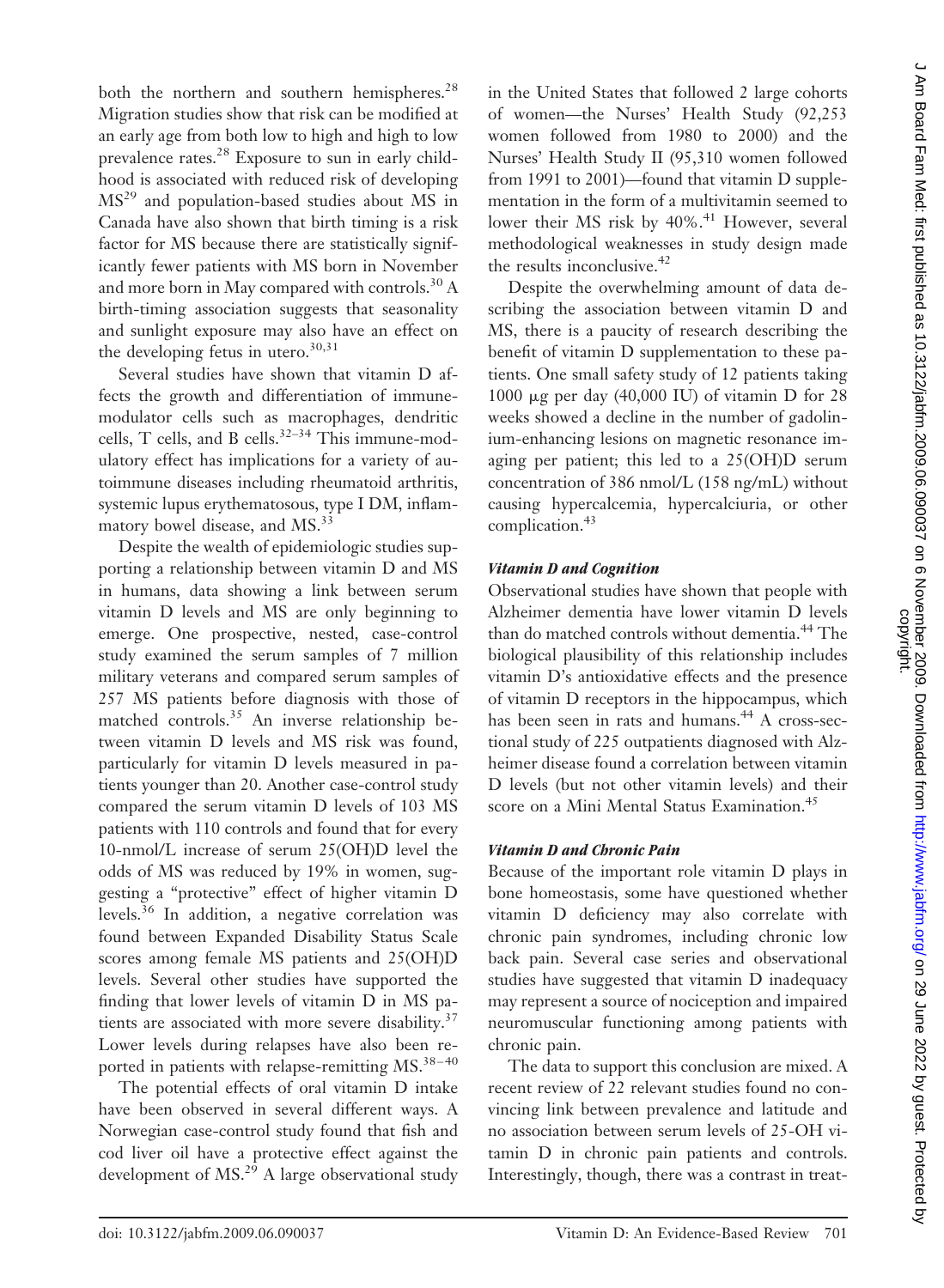ment effects between randomized, double-blind trials that minimized bias and those with studies known to be subject to bias. In those that blinded the vitamin D therapy, only 10% of patients were in trials showing a benefit of vitamin D treatment, whereas among those who did not blind the treatment 93% were in trials showing a benefit of vitamin D supplementation.<sup>46</sup>

A second review examined the role of vitamin deficiency in patients from outpatient and inpatient rehab units. Fifty-one articles were reviewed and a direct correlation was noted between vitamin D deficiency and musculoskeletal pain. Treatment of vitamin D deficiency produced an increase in muscle strength and a marked decrease in back and lower-limb pain within 6 months. $47$  Although these data were suggestive of a link between vitamin D and pain, the available evidence does not imply causality. The verdict on this topic will remain undecided until this is evaluated by double-blind, randomized, controlled trials stratified by baseline vitamin D level with defined treatments and comparison placebo groups.

# **Vitamin D Supplementation for Infants and Breastfeeding Mothers**

Breast milk is an ideal form of nourishment for a newborn. Because of most nursing mother's own vitamin D deficiency, however, and despite the mother taking a prenatal vitamin, breast milk alone is not sufficient to maintain newborn vitamin D levels within a normal range.<sup>48</sup> Many nursing mothers or their infants require vitamin D supplementation for optimal health.<sup>49</sup>

In 2003, the American Academy of Pediatrics recommended that 200 IU of vitamin D be used as supplementation for all infants beginning during the first 2 months after birth. $50$  More recently, in 2008 the recommendation has been increased to a minimum of 400 IU daily during the first days of life to prevent vitamin D deficiency that may lead to rickets.<sup>48</sup>

A 2004 systematic review looked at 166 cases of nutritional rickets diagnosed between 1986 and 2004 in 17 states from the mid-Atlantic region to Texas and Georgia. A disproportionate number of rickets cases were found in African-American, breastfed infants.<sup>51</sup> In addition to rickets and the risk of developing type I DM, other pediatric and adult health conditions may be impacted by insuf-

#### **Table 1. Vitamin D Preparations for Newborns**

| Preparation                    | Dose             | Comments                        |
|--------------------------------|------------------|---------------------------------|
| Just D by Sunlight<br>vitamins | $400$ IU in 1 mL |                                 |
| Carson labs                    | 400 IU gelcap    |                                 |
| Polyvisol                      | 400 IU           | Also contains other<br>vitamins |

ficient vitamin D levels in infants and their mothers.52 Both bone mineral accrual in early childhood<sup>53</sup> and the risk of recurrent wheezing episodes in children at age  $3<sup>54</sup>$  were linked to insufficient vitamin D intake by women during pregnancy. If a fetus or breastfeeding infant receives an inadequate amount of vitamin D from its mother it can have a direct impact on the baby's health as an adult. Because of these findings, in 2007 the Canadian Pediatric Society recommended 2000 IU of vitamin D3 for pregnant and lactating mothers with periodic blood tests to check levels of 25 (OH)D and calcium.52 The American Academy of Pediatrics recommendations focus on supplementing the infant and make no specific recommendations about universally supplementing breastfeeding mothers.<sup>48</sup>

# *Supplementing the Newborn: 2008 Recommendations from the American Academy of Pediatrics*

The American Academy of Pediatrics recommends supplementing all children who are exclusively breastfed with 400 IU of vitamin D from the first few days of life. Children who are fed by breast and formula or who are exclusively formula fed should also be supplemented until they are consistently ingesting 1 L of formula a day (approximately 1 quart). The supplementation should continue until 1 year of age, when children begin ingesting vitamin D-fortified milk.<sup>48</sup> All formulas sold in the United States contain at least 400 IU/L of vitamin  $D_3$ ; therefore, 1 L per day would meet the vitamin D recommendations set by the American Academy of Pediatrics.<sup>55</sup>

#### *Preparations for Supplementation*

There are many available preparations for newborns (Table 1). Some companies make a singledrop preparation that contains 400 IU, but caution should be used when prescribing this product because of the ease of dispensing too much vitamin D to a newborn with just a few drops.<sup>48</sup>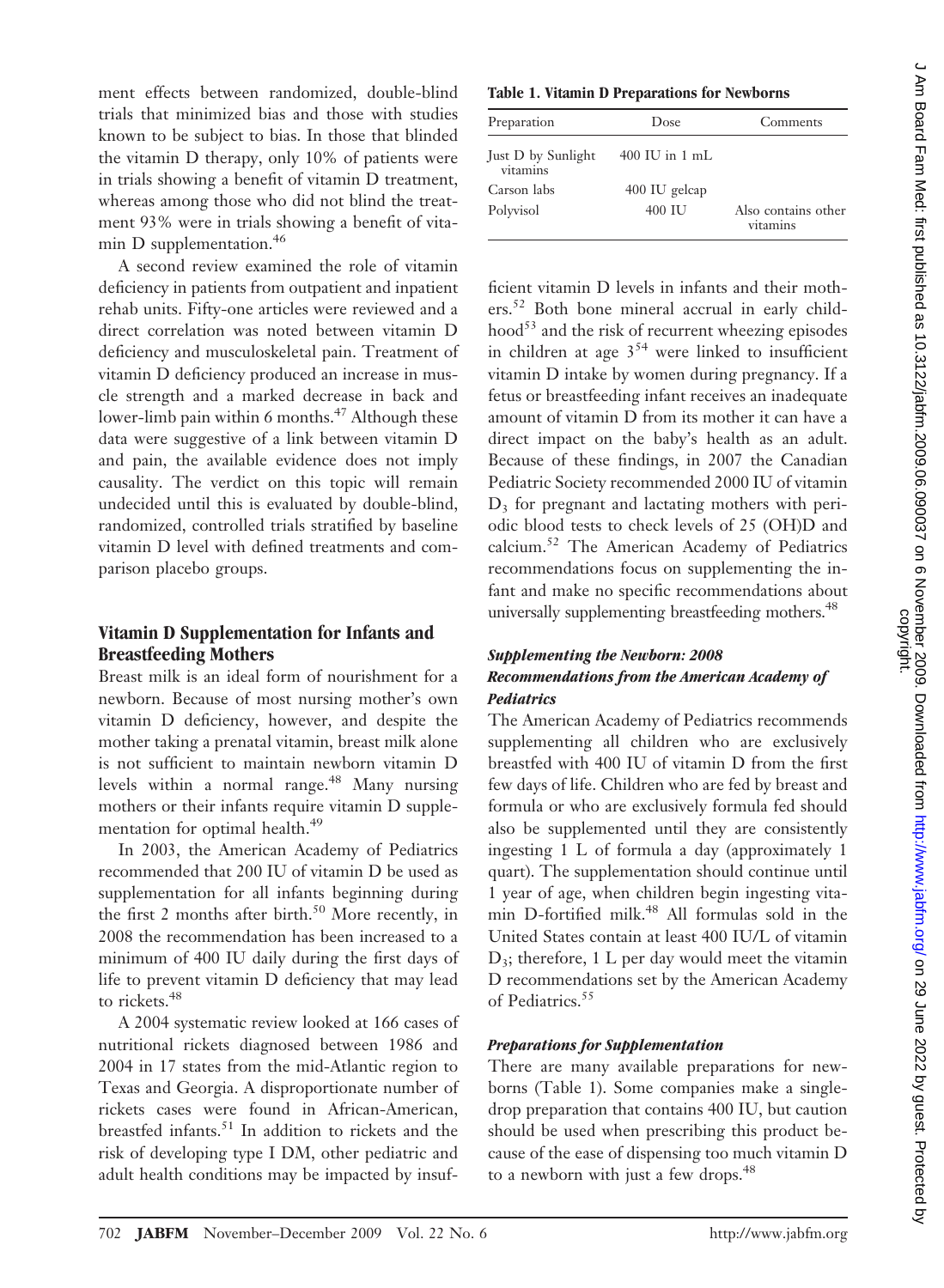# *Checking Serum Levels in Infants*

Clinicians should obtain a serum vitamin D level  $(25-OH-D$  not  $1,25-OH<sub>2</sub>-D)$  among infants with malabsorption disorders or who take anticonvulsants because they may need additional supplementation above 400 IU daily. Actual values of 25- OH-D that determine vitamin D insufficiency in children have not been defined. The  $\geq$ 20 ng/mL of 25-OH-D that determines a sufficient vitamin D level for adults has been used for children.<sup>48</sup>

# *Supplementing Breastfeeding Mothers*

Mothers who were supplemented with 400 IU of vitamin D daily produced milk with vitamin D levels that ranged from  $\leq$  25 to 78 IU per liter.<sup>48</sup> Supplementing the mother alone with 400 IU equivalent to a prenatal vitamin—produced inadequate vitamin  $D$  levels in the breastfed infants.<sup>55</sup> A randomized, controlled trial evaluated 19 breastfeeding mothers who were supplemented with 6000 IU of vitamin  $D_3$  and a prenatal vitamin with 400 IU of vitamin D. The vitamin D levels found in their breast milk and in the exclusively breastfed infants themselves were found to be equivalent to the infants who received oral supplementation (300 IU per day). This level of maternal supplementation showed no toxic effects and provided adequate vitamin D to nursing infants without needing to supplement the infant.<sup>56</sup> Safety and efficacy of this dosing during pregnancy and lactation has not been confirmed. In the meantime, screening high-risk women is appropriate and supplementing breastfeeding women who are vitamin  $D_3$  deficient is warranted.<sup>57</sup>

# **Testing for Vitamin D Deficiency**

There are many causes of vitamin D deficiency, as listed in  $(Table 2)$ ,<sup>59</sup> and despite growing attention to this deficiency, there are no established guidelines to help clinicians decide which patients warrant screening laboratory testing. The US Preventive Services Task Force does not comment for or against routine screening for vitamin D deficiency. One approach is to consider serum testing in patients at high risk for vitamin D deficiency but treating without testing those at lower risk.

An Australian working group issued a position statement itemizing groups of people at risk for vitamin D deficiency. The risk groups include: (1) older people in low- and high-level residential care;

# Table 2. Causes of Vitamin D Deficiency<sup>58</sup>

| Causes                                             | Example                                                                                                                                                                      |
|----------------------------------------------------|------------------------------------------------------------------------------------------------------------------------------------------------------------------------------|
| Reduced skin synthesis                             | Sunscreen, skin pigment,<br>season/latitude/time of<br>day, aging, skin grafts                                                                                               |
| Decreaseed absorption                              | Cystic fibrosis, celiac<br>disease, whipple disease,<br>Crohn disease, gastric<br>bypass, medications that<br>reduce cholesterol<br>absorption                               |
| Increased sesquestration                           | Obesity                                                                                                                                                                      |
| Increased catabolism                               | Anticonvulsant,<br>glucocorticoid, highly<br>active antiretroviral<br>treatment, and some<br>immunosuppressants                                                              |
| Breastfeeding                                      |                                                                                                                                                                              |
| Decreased synthesis of 25-<br>hydroxyvitamin D     | Hepatic failure                                                                                                                                                              |
| Increased urinary loss of<br>25-hydroxyvitamin D   | Nephrotic proteinuria                                                                                                                                                        |
| Decreased synthesis of 1,25-<br>dihydroxyvitamin D | Chronic renal failure                                                                                                                                                        |
| Heritable disorders                                | Genetic mutations causing<br>rickets, or vitamin D<br>resistance                                                                                                             |
| Acquired disorders                                 | Tumor-induced<br>osteomalacia, primary<br>hyperparathyroidism,<br>hyperthyroidism,<br>granulomatous disorders<br>such as sarcoidosis,<br>tuburculosis, and some<br>lymphomas |

(2) older people admitted to hospital; (3) patients with hip fracture; (4) dark-skinned women (particularly if veiled); and (5) mothers of infants with rickets (particularly if dark-skinned or veiled).<sup>58</sup>

If electing to test vitamin D status, serum 25 hydroxyvitamin  $D$  is the accepted biomarker.<sup>60</sup> Although 1,25-OH-D is the active circulating form of vitamin D, measuring this level is not helpful because it is quickly and tightly regulated by the kidney. True deficiency would be evident only by measuring 25-OH-D. Of note, questions have been raised regarding the need for standardization of assays.61 A large laboratory (Quest Diagnostics) recently reported the possibility of thousands of incorrect vitamin D level results.<sup>62</sup> Sunlight exposure questionnaires are imprecise and are not currently recommended.<sup>63</sup>

Controversy exists regarding the optimum level of serum 25-hydroxyvitamin D in a healthy population. Most experts agree that serum vitamin D levels -20 ng/mL represent deficiency. However,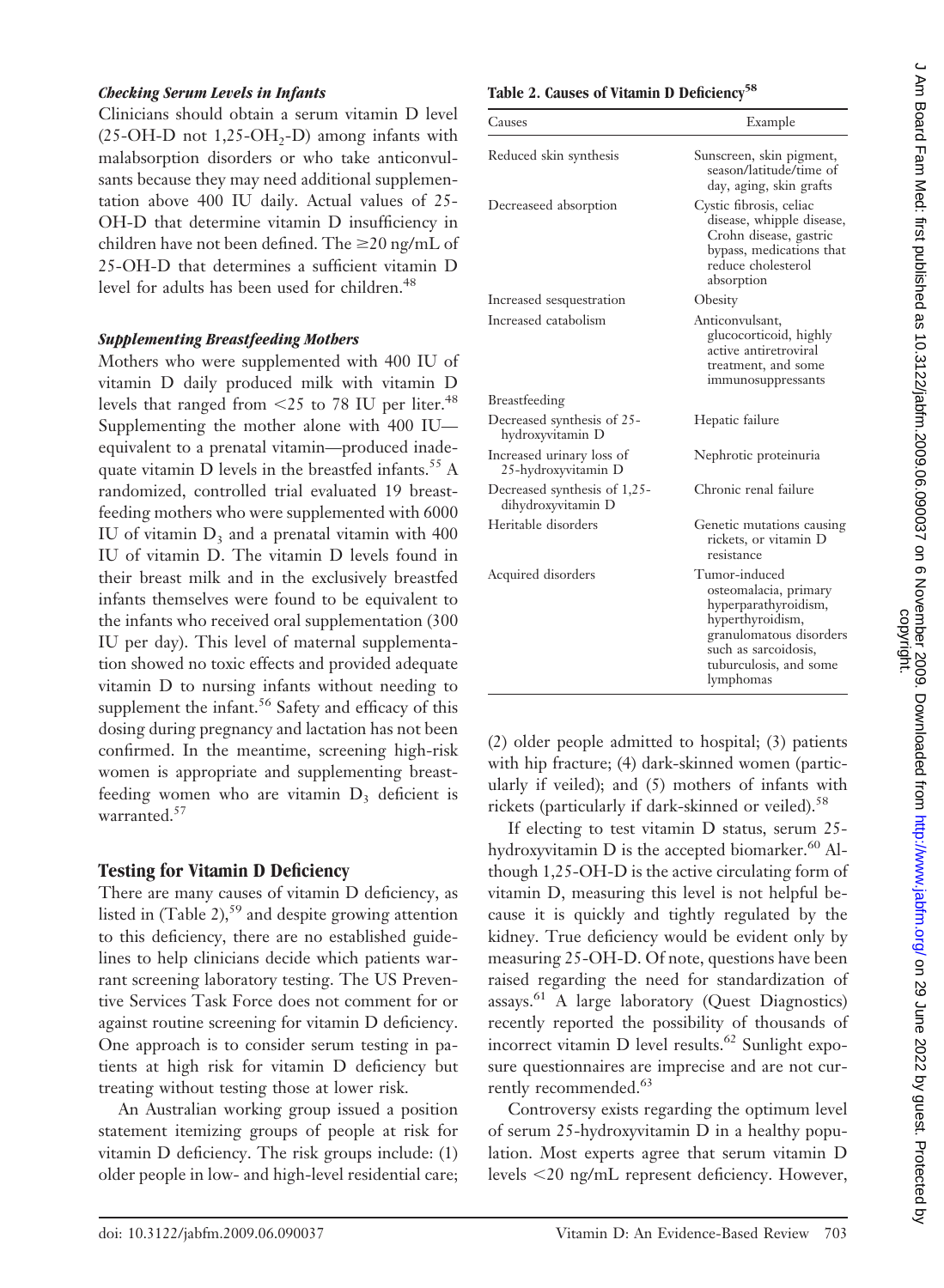some experts recommend aiming for a higher minimum target level of 30 ng/mL of 25-hydroxyvitamin  $D^{49}$  in a healthy population. Vitamin D intoxication can occur when serum levels are greater than 150 ng/mL. Symptoms of hypervitaminosis D include fatigue, nausea, vomiting, and weakness probably caused by the resultant hypercalcemia. Of note, sun exposure alone cannot lead to vitamin D intoxication as excess vitamin  $D_3$  is destroyed by sunlight.

## **Treatment**

Given concern about skin cancer, many patients and clinicians are cautious regarding sun exposure recommendations. However, exposure of arms and legs for 5 to 30 minutes between the hours of 10 am and 3 pm twice a week can be adequate to prevent vitamin D deficiency.<sup>59</sup>

Natural dietary sources of vitamin D include salmon, sardines, mackerel, tuna, cod liver oil, shiitake mushrooms, and egg yolk.<sup>58</sup> Fortified foods include milk, orange juice, infant formulas, yogurts, butter, margarine, cheeses, and breakfast cereals.<sup>59</sup>

Over-the-counter multivitamin supplements frequently contain 400 IU of vitamins  $D_1$ ,  $D_2$ , or  $D_3$ . Alternatively, over-the-counter vitamin  $D_3$  supplements can be found in 400, 800, 1000, and 2000 IU strengths. Prescription-strength supplementation choices include vitamin  $D_2$  (ergocalciferol), which provides 50,000 IU per capsule, and vitamin  $D_2$  liquid (drisdol) at 8000 IU/mL. $^{59}$ 

To prevent vitamin D deficiency in healthy patients, the 1997 Institute of Medicine recommendations suggested a daily vitamin D intake of 200 IU for children and adults up to 50 years of age; 400 IU for adults 51 to 70 years of age; and 600 IU for adults  $71$  years or older.<sup>64</sup> The upper limit recommended was 2000 IU daily. However, some experts consider this to be too low and recommend that children and adults without adequate sun exposure consume 800 to 1000 IU daily to achieve adequate serum vitamin D levels.<sup>59</sup>

Treatment recommendations vary depending on the cause of the deficiency. For example, patients with chronic kidney disease are recommended to have 1000 IU of vitamin  $D_3$  daily.<sup>59</sup> The expected blood level response to a given vitamin D dose varies, probably because of differences in the cause of the deficit as well as the starting point for correction. A recent editorial reported that supplemental intakes of 400 IU per day of vitamin D increase 25(OH)D concentrations by only 2.8 to 4.8 ng/mL (7–12 nmol/L) and that daily intakes of approximately 1700 IU are needed to raise these concentrations from 20 to 32 ng/mL (50-80 nmol/ L).65 Responses to vitamin D supplementation or sun exposure may vary by patient, so clinicians may need to continue to monitor abnormal levels.

## **References**

- 1. Brannon PM, Yetley EA, Bailey RL, Picciano MF. Overview of the conference "Vitamin D and Health in the 21st Century: an Update". Am J Clin Nutr 2008;88(Suppl):483S–90S.
- 2. Wolf M, Shah A, Gutierrez O, et al. Vitamin D levels and early mortality among incident hemodialysis patients. Kidney Int 2007;72:1004 –13.
- 3. Inaguma D, Nagaya H, Hara K, et al. Relationship between serum 1,25-dihydroxyvitamin D and mortality in patients with pre-dialysis chronic kidney disease. Clin Exp Nephrol 2008;12:126 –31.
- 4. Al-Aly Z. Vitamin D as a novel nontraditional risk factor for mortality in hemodialysis patients: the need for randomized trials. Kidney Int 2007;72:909 – 11.
- 5. Dobnig H, Pilz S, Scharnagl H, et al. Independent association of low serum 25-hydroxyvitamin D and 1,25-dihydroxyvitamin D levels with all-cause and cardiovascular mortality. Arch Intern Med 2008;168: 1340 –9.
- 6. Melamed ML, Michos ED, Post W, Astor B. 25 hydroxyvitamin D levels and the risk of mortality in the general population. Arch Intern Med 2008;168: 1629 –37.
- 7. Autier P, Gandini S. Vitamin D supplementation and total mortality. Arch Intern Med 2007;167:1730 –7.
- 8. Wang TJ, Pencina MJ, Booth SL, et al. Vitamin D deficiency and risk of cardiovascular disease. Circulation 2008;117:503–11.
- 9. Mathieu C, Gysemans C, Giulietti A, Bouillon R. Vitamin D and diabetes. Diabetologia 2005;48:1247–57.
- 10. Sloka S, Grant M, Newhook L. The geospatial relation between UV solar radiation and type 1 diabetes in Newfoundland. Acta Diabetol 2009; epub ahead of print.
- 11. Mathieu C, van Etten E, Decallonne B, et al. Vitamin D and 1,25-dihydroxyvitamin D3 as modulators in the immunesystem. J Steroid Biochem Mol Bio 2004;89 –90:449 –52.
- 12. Palomer X, González-Clemente JM, Blanco-Vaca F, Mauricio D. Role of vitamin D in the pathogenesis of type 2 diabetes mellitus. Diabetes Obes Metab 2008;10:185–97.
- 13. Danescu LG, Levy S, Levy J. Vitamin D and diabetes mellitus. Endocrine 2009;35:11–7.
- 14. Pittas AG, Lau J, Hu FB, Dawson-Hughes B. The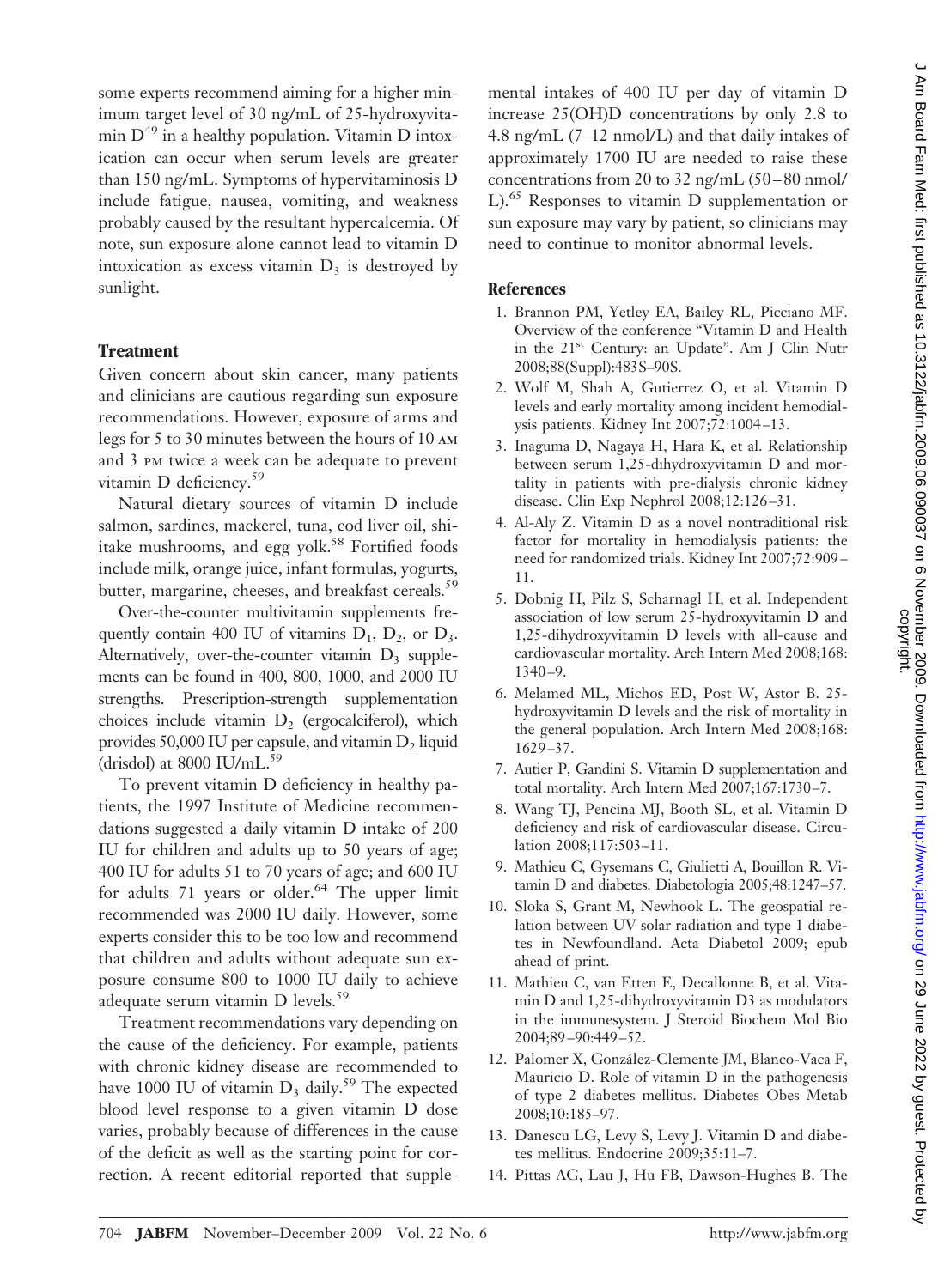role of vitamin D andcalcium in type 2 diabetes. A systematic review and meta-analysis. J Clin Endocrinol Metab 2007;92:2017–29.

- 15. Rodriguez-Martinez MA, Garcia-Cohen EC. Role of  $Ca++$  and vitamin D in the prevention and treatment of osteoporosis. Pharmacol Ther 2002;93:37– 49.
- 16. Cranney A, Weiler HA, O'Donnell S, Puil L. Summary of evidence-based review on vitamin D efficacy and safety in relation to bone health. Am J Clin Nutr 2008;88(Suppl):513S–9S.
- 17. Avenell A, Gillespie WJ, O'Connell DC. Vitamin D and vitamin D analogues for preventing fractures associated with involutional and postmenopausal osteoporosis. Cochrane Database Syst Rev 2005;(3): CD000227.
- 18. Boonen S, Lips P, Bouillon R, Bischoff-Ferrari HA, Vanderschueren D, Haetiens P. Need for additional calcium to reduce the risk of hip fracture with vitamin D supplementation: evidence from a comparative metaanalysis of randomized controlled trials. J Clin Endocrinol Metab 2007;92:1415–23.
- 19. Bischoff-Ferrari HA, Willett WC, Wong JB, et al. Prevention of nonvertebral fractures with oral vitamin D dose dependency. A meta-analysis of randomized controlled trials. Arch Intern Med 2009;169:  $551 - 61.$
- 20. Prince RL, Adustin N, Devine A, et al. Effects of ergocalciferol added to calcium on the risk of falls in elderly high-risk women. Arch Intern Med 2008; 168:103– 8.
- 21. Broe KE, Chen TC, Weinberg J, et al. A higher dose of vitamin D reduces the risk of falls in nursing home residents: a randomized multiple-dose study. J Am Geriatr Soc 2007;55:234 –9.
- 22. Bischoff-Ferrari HA, Dawson-Hughes B, Willett WC, et al. Effect of vitamin D on falls: a metaanalysis. JAMA 2004;291:1999 –2006.
- 23. Osborne JE, Hutchinson PE. Vitamin D and systemic cancer: is this relevant to malignant melanoma? Br J Dermatol 2002;147:197–213.
- 24. Giovannucci E, Liu Y, Rimm EB, et al. Prospective study of predictors of vitamin D statius and cancer incidence and mortality in men. J Natl Cancer Inst 2006;98:451–9.
- 25. Freedman DM, Looker AC, Chang SC, Graubard BI. Prospective study of serum vitamin D and cancer mortality in the United States. J Natl Cancer Inst 2007;99:1594 – 602.
- 26. Garland CF, Garland FC, Gorham ED, et al. The role of vitamin D in cancer prevention. Am J Public Health 2006;96:252-61.
- 27. Lappe JM, Travers-Gustafson D, Davies KM, Recker RR, Heaney RP. Vitamin D and calcium supplementation reduces cancer risk: results of a randomized trial. Am J Clin Nutr 2007;85:1586 –91.
- 28. Ebers GC. Environmental factors and multiple sclerosis. Lancet Neurol 2008;7:268 –77.
- 29. Kampman MT, Wilsgaard T, Mellgren SI. Outdoor activities and diet in childhood and adolescence relate to MS risk above the Arctic Circle. J Neurol 2007;254:471–7.
- 30. Willer CJ, Dyment DA, Sadovnick AD, et al. Timing of birth and risk of multiple sclerosis: population-based study. BMJ 2005;330:120.
- 31. van der Mei IAF, Ponsonby A, Dwyer T, et al. Past exposure to sun, skin phenotype, and risk of multiple sclerosis: case-control study. BMJ 2003;327:316.
- 32. Holick MF. Sunlight and vitamin D for bone health and prevention of autoimmune diseases, cancers, and cardiovascular disease. Am J Clin Nutr 2004;80(6 Suppl):1678S– 88S.
- 33. Adorini L, Penna G. Control of autoimmune diseases by the vitamin D endocrine system. Nat Clin Pract Rheumatol 2008;4:404 –12.
- 34. Szodoray P, Nakken B, Gaal J, et al. The complex role of vitamin D in autoimmune diseases. Scand J Immunol 2008;68:261–9.
- 35. Munger KL, Levin LI, Hollis BW, Howard NS, Ascherio A. Serum 25-hydroxyvitamin D levels and risk of multiple sclerosis. JAMA 2006;296:2832– 8.
- 36. Kragt JJ, van Amerongen BM, Killestein J, et al. Higher levels of 25-hydroxyvitamin D are associated with a lower incidence of multiple sclerosis only in women. Mult Scler 2009;15:9 –15.
- 37. van der Mei IAF, Ponsonby A, Dwyer T, et al. Vitamin D levels in people with multiple sclerosis and community controls in Tasmania, Australia. J Neurol 2007;254:581–90.
- 38. Soilu-Hänninen M, Airas L, Mononen I, Heikkilä A, Viljanen M, Hänninen A. 25-Hydroxyvitamin D levels in serum at the onset of multiple sclerosis. Mult Scler 2005;11:266-71.
- 39. Smolders J, Menheere P, Kessels A, Damoiseaux J, Hupperts R. Association of vitamin D metabolite levels with relapse rate and disability in multiple sclerosis. Mult Scler 2008;14:1220 – 4.
- 40. Brown SJ. The role of vitamin D in multiple sclerosis. Ann Pharmacother 2006;40:1158-61.
- 41. Munger KL, Zhang S.M, O'Reilly E, et al. Vitamin D intake and incidence of multiple sclerosis. Neurology 2004;62:60 –5.
- 42. Smolders J, Damoiseaux J, Menheere P, Hupperts R. Vitamin D as an immune modulator in multiple sclerosis, a review. J Neuroimmunol 2008;194:7–17.
- 43. Kimball SM, Ursell MR, O'Connor P, Vieth R. Safety of vitamin D3 in adults with multiple sclerosis. Am J Clin Nutr 2007;86:645–51.
- 44. Buell JS, Dawson-Hughes B. Vitamin D and neurocognitive dysfunction: preventing "D"ecline? Mol Aspects Med 2008;29:415–22.
- 45. Oudshoorn C, Mattace-Raso FU, van der Velde N, Colin EM, van der Cammen TJ. Higher serum vitamin D3 levels are associated with better cognitive test performance in patients with Alzheimer's dis-